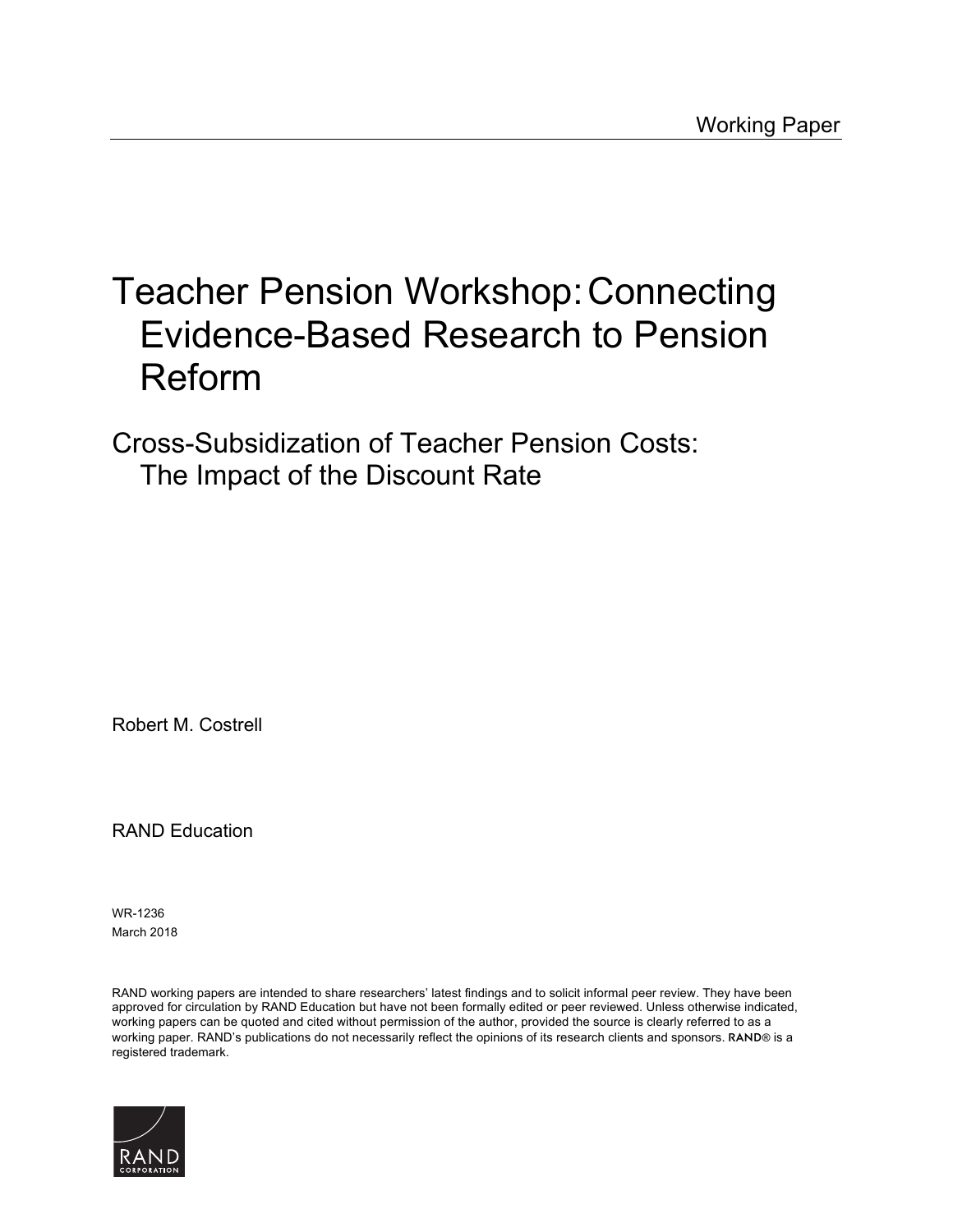For more information on this publication, visit [www.rand.org/pubs/working\\_papers/WR1236.html](http://www.rand.org/pubs/working_papers/WR1236.html)

Published by the RAND Corporation, Santa Monica, Calif. © Copyright 2018 RAND Corporation RAND<sup>®</sup> is a registered trademark

#### Limited Print and Electronic Distribution Rights

This document and trademark(s) contained herein are protected by law. This representation of RAND intellectual property is provided for noncommercial use only. Unauthorized posting of this publication online is prohibited. Permission is given to duplicate this document for personal use only, as long as it is unaltered and complete. Permission is required from RAND to reproduce, or reuse in another form, any of its research documents for commercial use. For information on reprint and linking permissions, please visit [www.rand.org/pubs/permissions.html.](http://www.rand.org/pubs/permissions.html)

The RAND Corporation is a research organization that develops solutions to public policy challenges to help make communities throughout the world safer and more secure, healthier and more prosperous. RAND is nonprofit, nonpartisan, and committed to the public interest.

RAND's publications do not necessarily reflect the opinions of its research clients and sponsors.

Support RAND Make a tax-deductible charitable contribution at [www.rand.org/giving/contribute](http://www.rand.org/giving/contribute)

[www.rand.org](http://www.rand.org)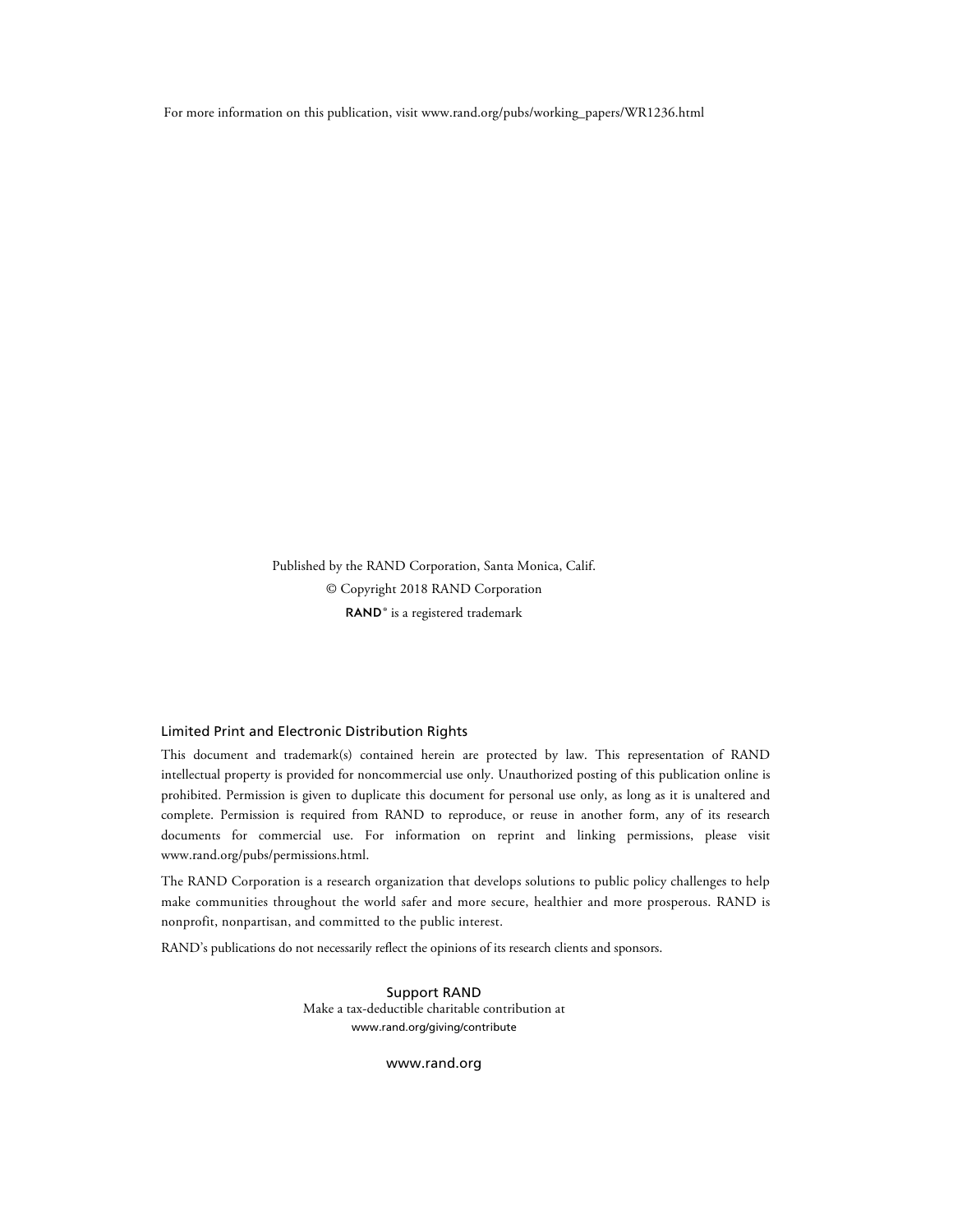# Cross-Subsidization of Teacher Pension Costs: The Impact of the Discount Rate

Robert M. Costrell, University of Arkansas Teacher Pension Workshop; March 9, 2018; RAND, Santa Monica, CA

- • Uneven Distribution of Benefits:
	- **Individual Normal Costs**
	- Uniform Normal Cost (NC) rate masks wide Cross-Subsidies
		- $\Omega$ within cohorts, by age of entry & exit (Costrell and McGee, 2017)
		- $\Omega$ (x-sub *across* cohorts via UAL, *not* today's paper)
- •Cross-Subsidies @ current CalSTRS assumed return
- •Cross-Subsidies @ lower assumed return **High assumed return understates redistribution w/in cohorts**
- $\bullet$ Distribution of Benefits @ risk-free rate **Value of pension guarantee is highly concentrated**
- •Distribution of Benefits under 1<sup>st</sup> CB plan for teachers: KS **KPERS assumed rate vs. risk-free rate: Much less impact** Costrell, Pension Cross‐Subsidies & Discount Rate 1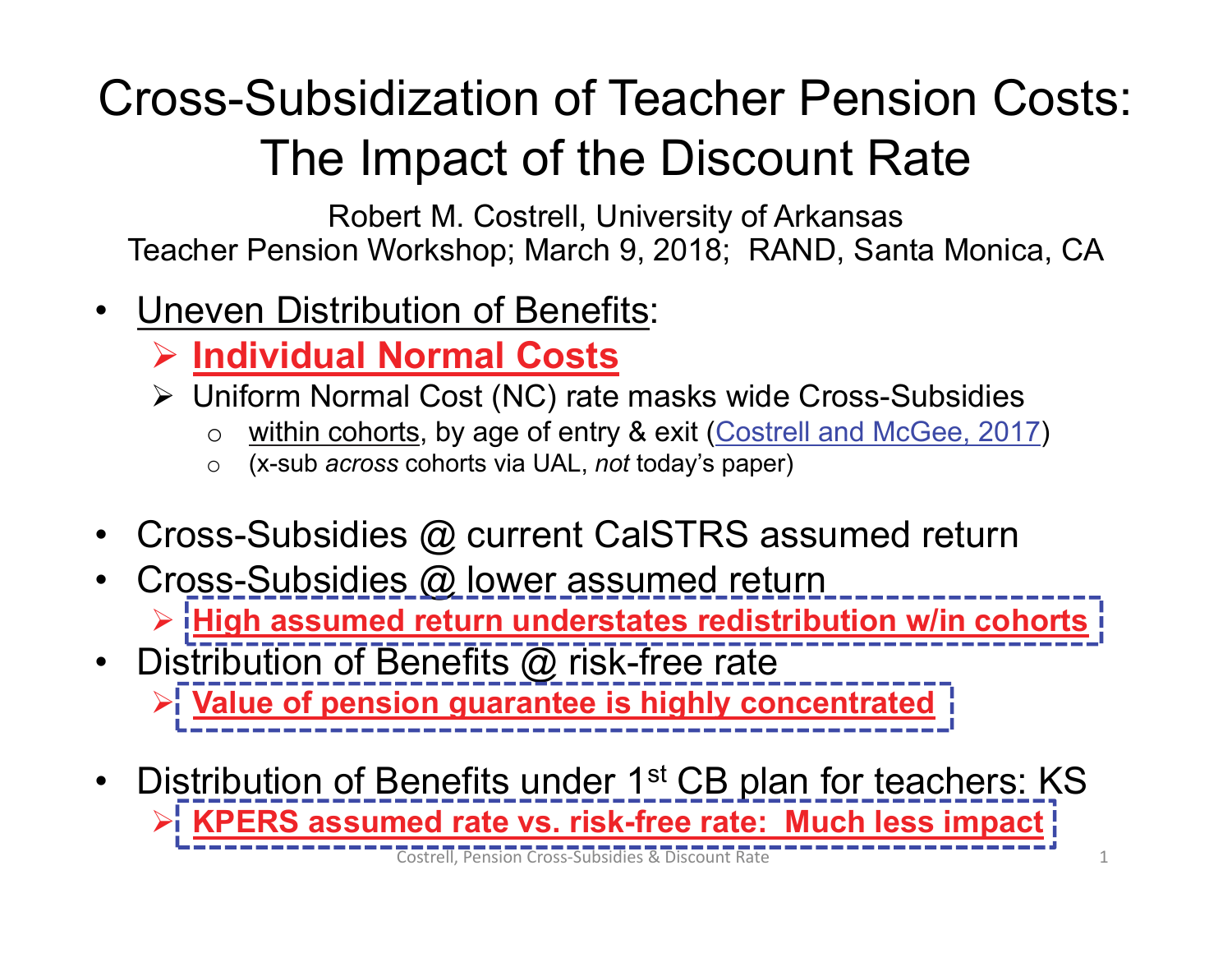#### Cost of K-12 Pensions

#### **Employer Contributions Per Pupil for Retirement Benefits**



Note: Does not include retiree health benefits or Social Security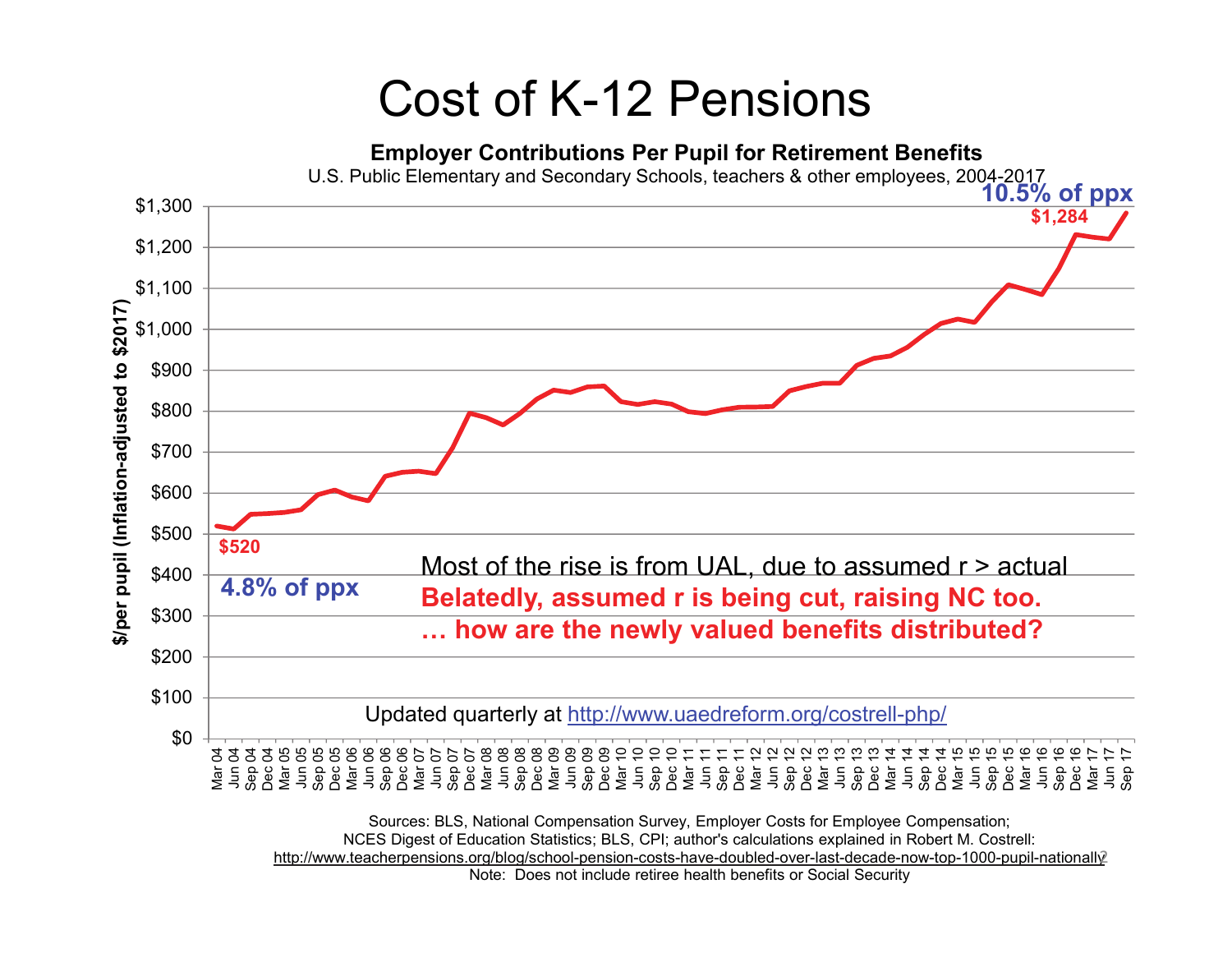## Individual NC Rates & Cross-Subsidies

- $\bullet$ Individuals of entry age *<sup>e</sup>*, separation age *s*.
- *Individual* NC rate (employer+employee): *nes = Bes/Wes*
	- o *Bes* = PV @ entry of type *es* Benefits
	- o *Wes* = PV @ entry of type *es* Wages
	- $\circ$  n<sub>es</sub> applied to each year's pay would cover B<sub>es</sub>
		- *nes is the annual cost (or value) of individual benefits, as % of pay*
- *Uniform* cost rate, *n* applied to all.
	- o *n* is set to cover cohort's benefits (ave *n* )
	- o **Cross-subsidies** *(nesn)* > or < 0
	- o *In the funding plan*, wtd sum of x-sub's = 0
		- **Redistribution of benefits within cohort**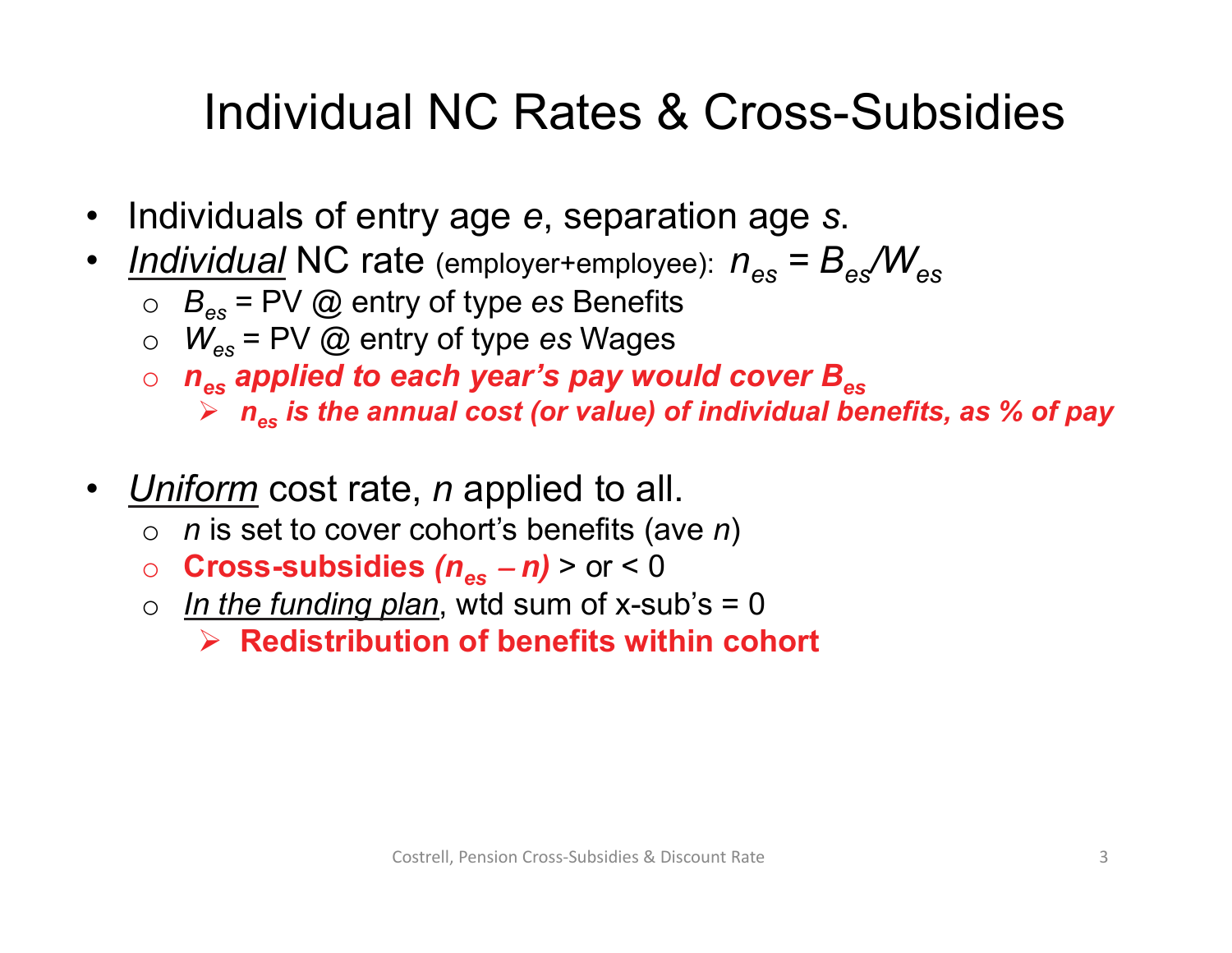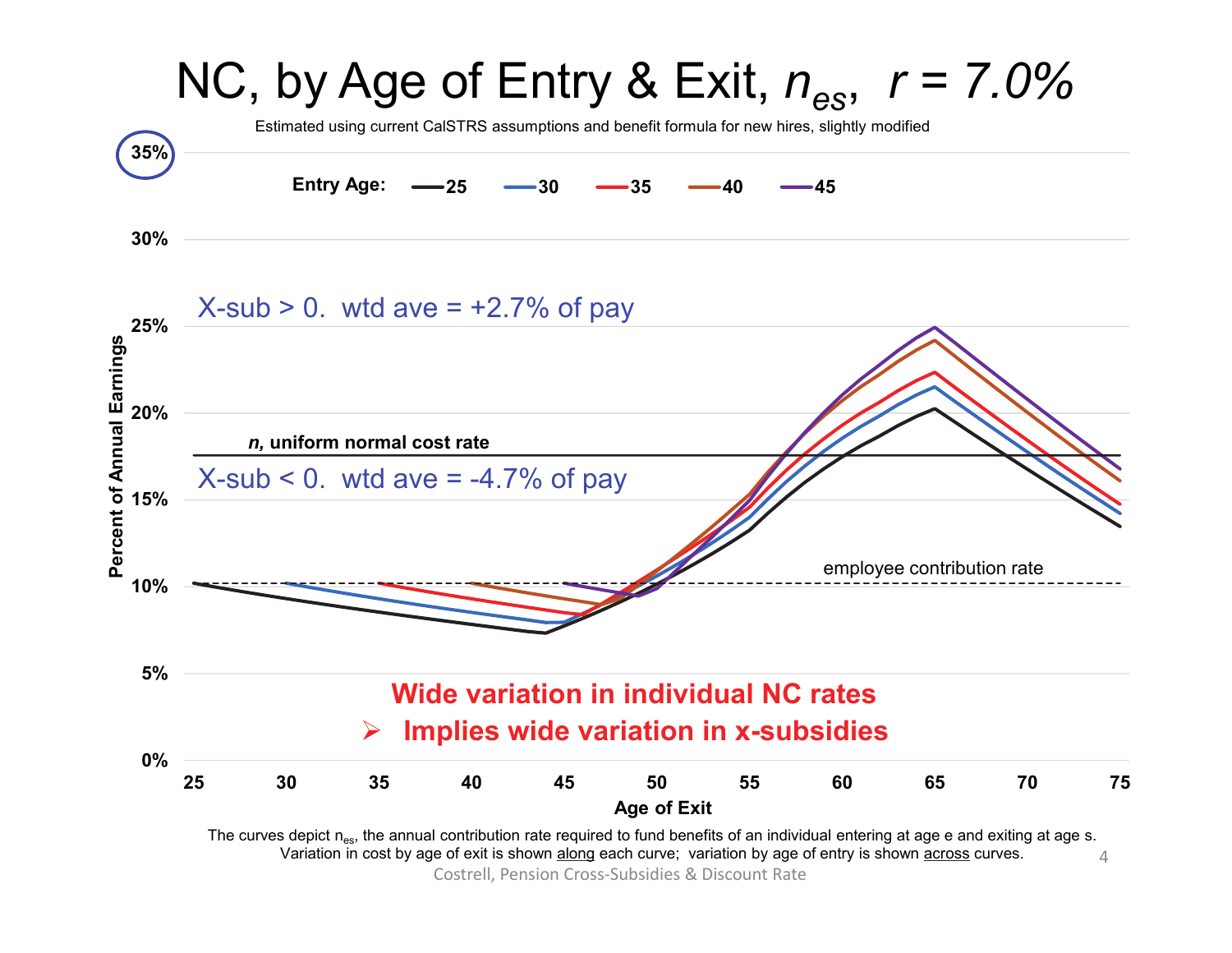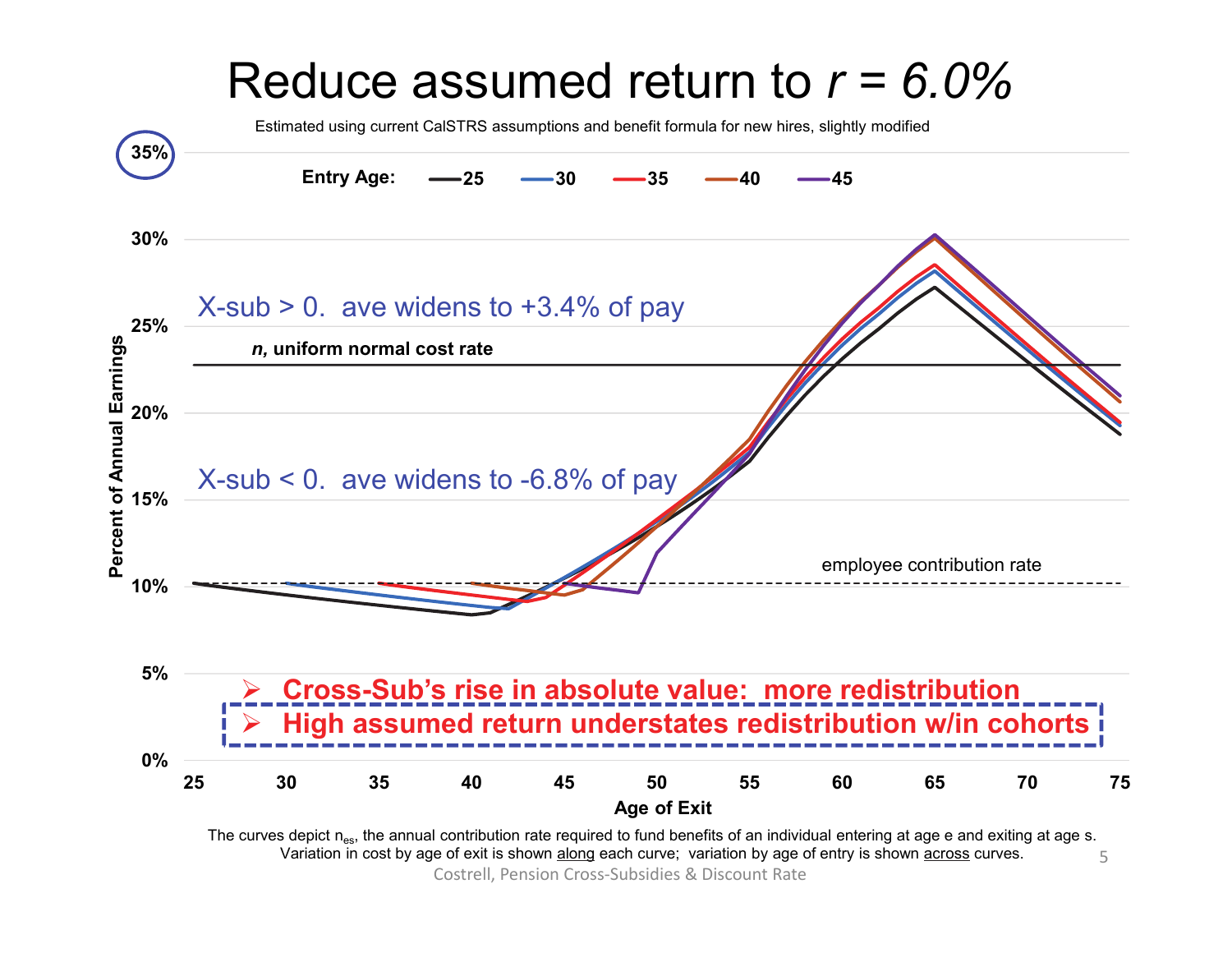

The curves depict  $\Delta n_{\rm es}$ , the rise in annual cost to fund benefits of an individual entering at age e and exiting at age s, as r falls from 7.0% to 6.0%.  $\Delta n_{\rm gs}$ , the necessity and all the sensitive of an individual entering at age of and exting at age of  $\Delta n_{\rm es}$  by age of exit is shown along each curve; variation by age of entry is shown <u>across</u> curves.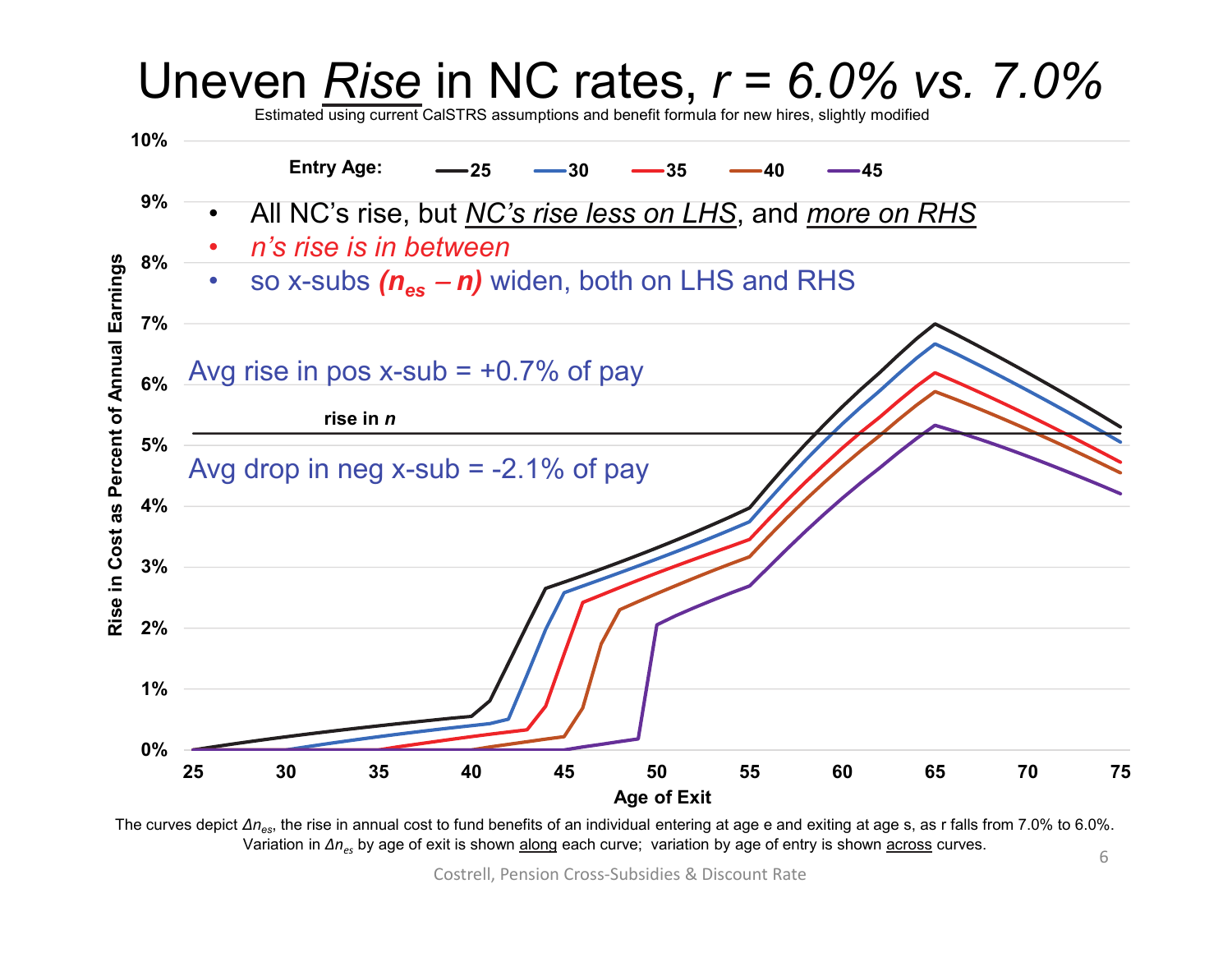### Why is this so? "Simple" Answer

- As r drops, why does ∆ *nes* rise with *s* (up to point of max *nes)?* (over-) simplified answer: it's because of the back-loading.
- to a 1<sup>st</sup> approx.,  $n_{\rm es}$  rises proportionately w/drop in r
- So drop in r magnifies  $n_{\rm es}$  more, as % of pay, where  $n_{\rm es}$  is high
- $\Delta n_{\rm es} = n_{\rm es} [\Delta n_{\rm es}/n_{\rm es}] = n_{\rm es} [\Delta B_{\rm es}/B_{\rm es}]$ ∆ *Wes/Wes]*
- *[*∆ *Bes/Bes* ∆ *Wes/Wes] > 0 because benefits follow earnings* but impact of *s* on wtd gap in time patterns is ambiguous
- The direct impact of *s* on *nes* is decisive

(it's a different story on the refund part of the curve)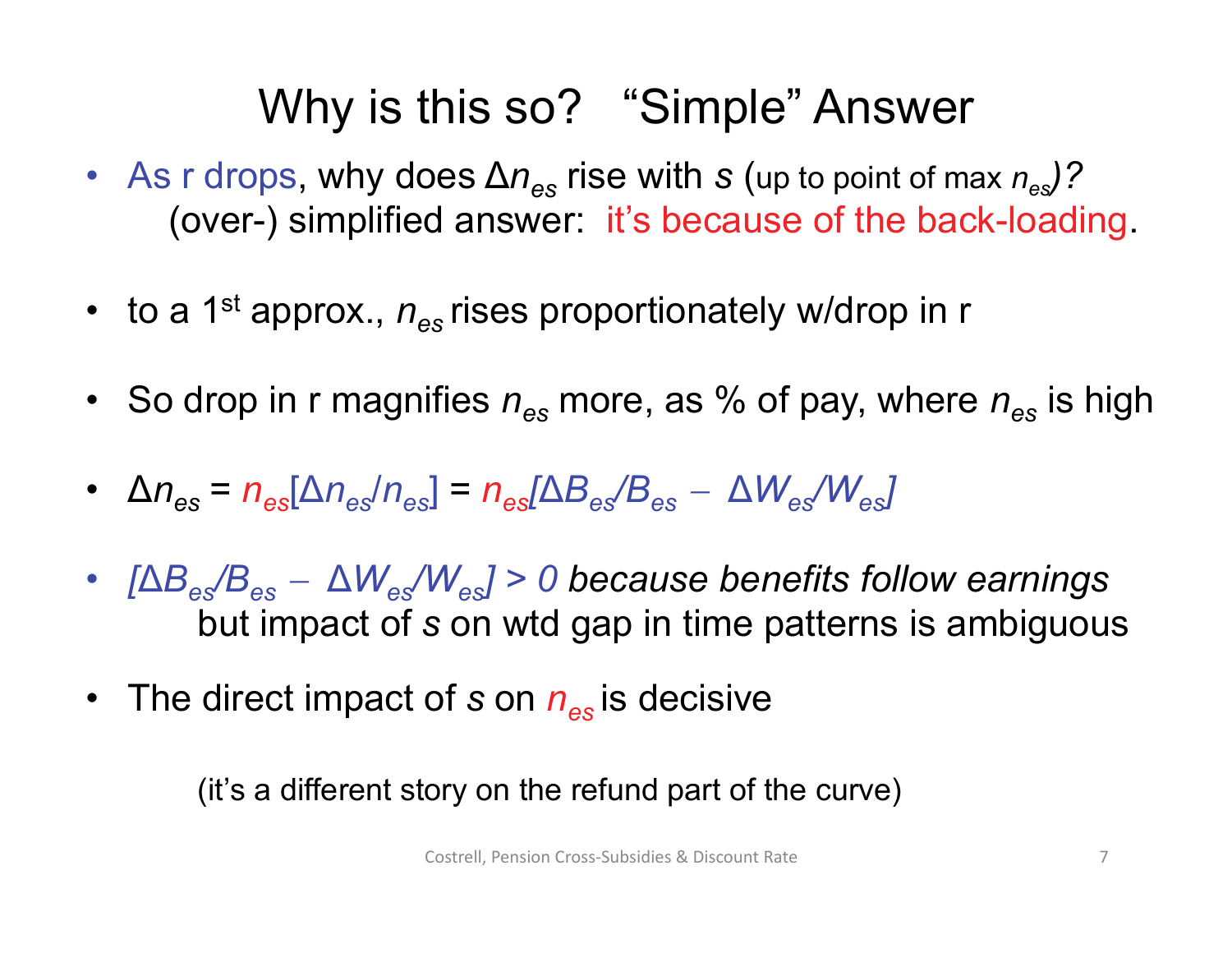#### Value of Risk-Free Benefit

- $\bullet$  Finance economics: risk-free benefit valued at risk-free *r*o Wilcox & Brown, Novy-Marx & Rauh, Biggs
- Value of individual benefits much higher than contribution rate
	- oNot only critics of traditional DB plans (Richwine & Biggs)
	- $\Omega$ Defenders, too (Rhee & Fornia)
- **How is the value of the guarantee distributed?**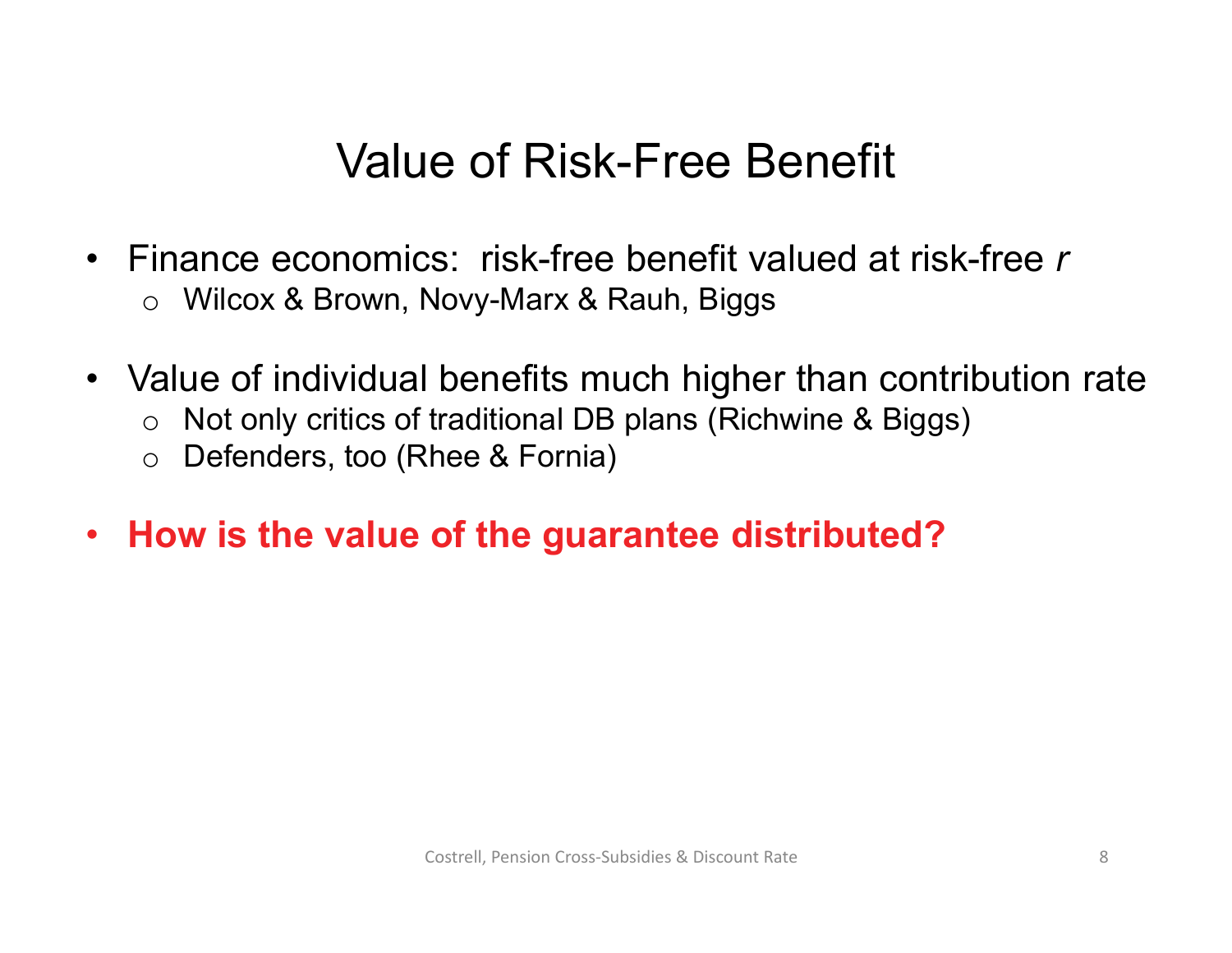

Variation in cost by age of exit is shown along each curve; variation by age of entry is shown across curves. Variation by age of exit is shown along each curve; variation by age of entry is shown across curves.

Costrell, Pension Cross‐Subsidies & Discount Rate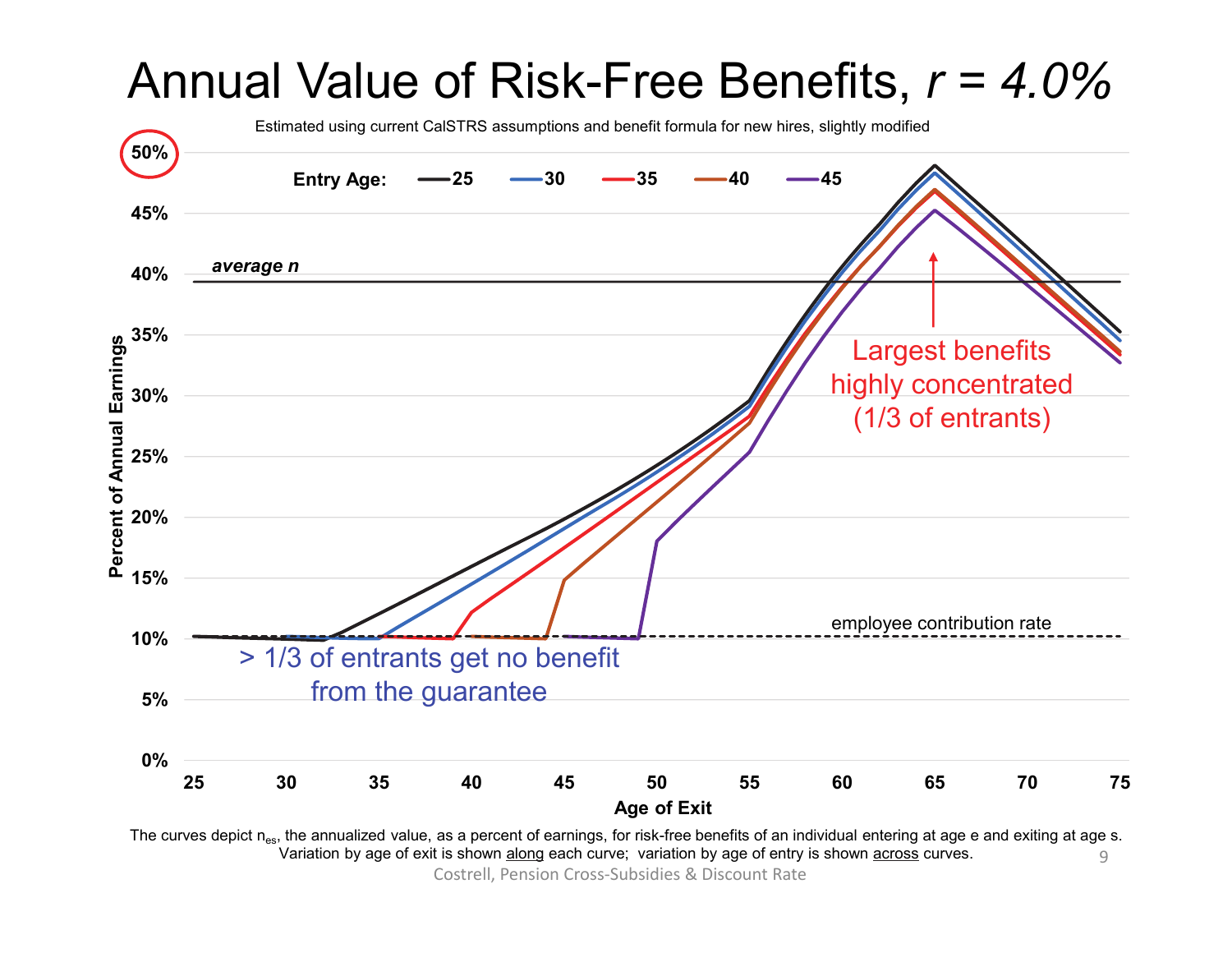#### Nation's 1st Teacher Cash Balance Plan: KS

- New hires since 2015
- $\bullet$ Employee cont'n  $= 6\%$
- Employer cont'n credit:
	- $\circ$  < 5 YOS: 3%
	- $\circ$  5 11 YOS: 4%
	- o 12 23 YOS: 5%
	- $\circ$  > 23 YOS: 6%
- Interest credit, *i <sup>=</sup>4% + 0.75 × [actual r (5-yr ave) – 6%]*
- 5-year vesting to get employer cont'n credit
- annuitize'n @ 55 w/10 YOS; @ 65 w/5-10 YOS
- KPERS assms: *r = 7.75%, i = 6.25%*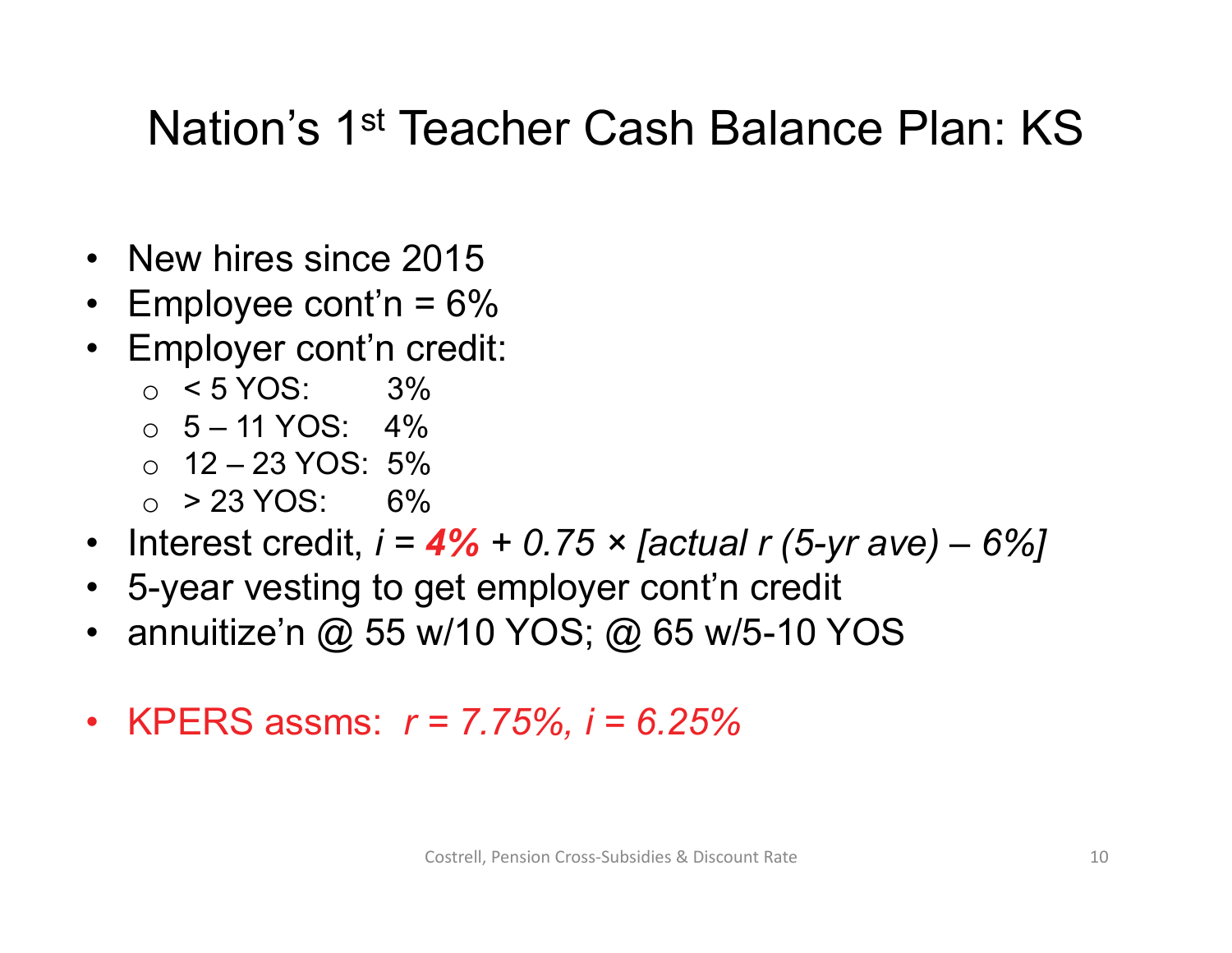

Costrell, Pension Cross‐Subsidies & Discount Rate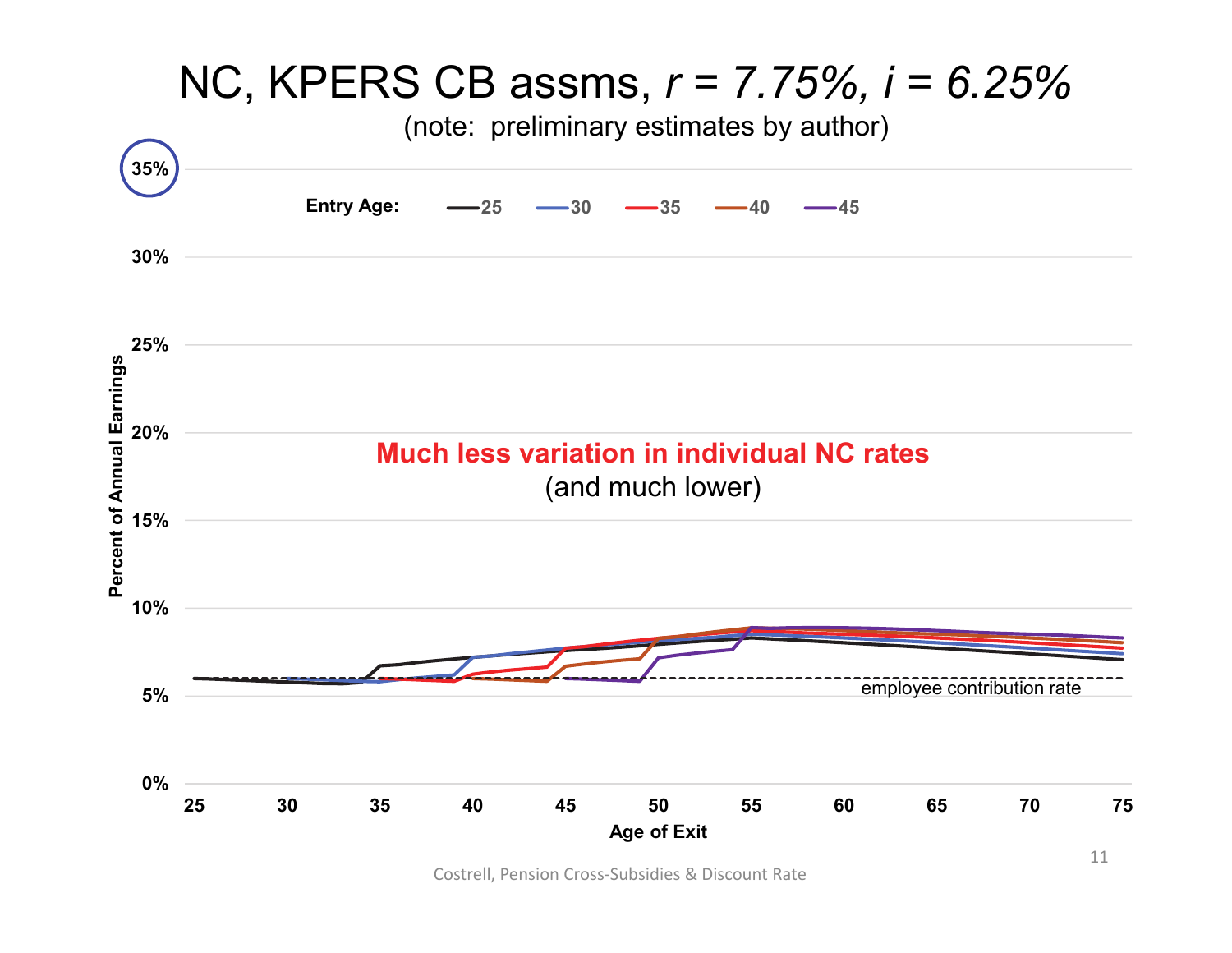

Costrell, Pension Cross‐Subsidies & Discount Rate